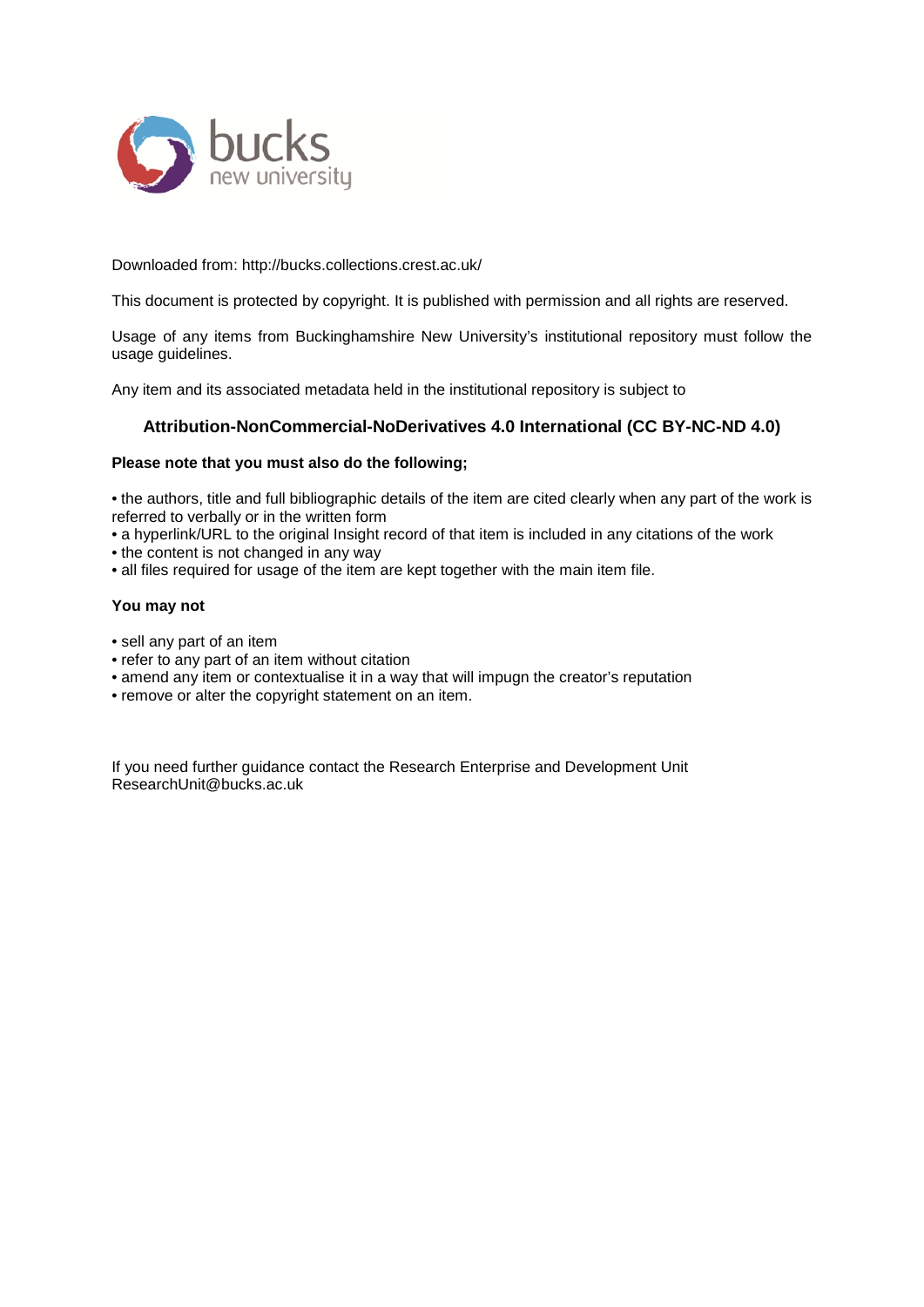- **Title**: Increased Oxidative Stress in Injured and Ill Elite International Olympic Rowers
- **Submission type:** Original investigation.
- 3 **Authors:** Nathan, A. Lewis,<sup>1,2</sup> Andrew J. Simpkin<sup>3</sup>, Sarah Moseley<sup>4</sup>, Gareth Turner<sup>2,4</sup>, Mark
- 4 Homer<sup>4</sup>, Ann Redgrave<sup>4</sup>, Charles R. Pedlar<sup>1,5</sup> and Richard Burden<sup>1,2,</sup>
- 
- 1. Faculty of Sport, Health and Applied Science, St Mary's University, Twickenham, London, UK
- 2. English Institute of Sport, Athletes Training Village, University of Bath, UK.
- 3. School of Mathematics, Statistics and Applied Mathematics, National University of Ireland, Galway, Ireland
- 4. British Rowing Ltd, 6 Lower Mall, Hammersmith, London, UK
- 5. Division of Surgery and Interventional Science, University College London, London, UK
- 
- **Keywords:** biomarkers, athlete, monitoring, endurance
- Email correspondence: [Nathan.lewis@eis2win.co.uk](mailto:Nathan.lewis@eis2win.co.uk)
- Twitter: @DrNathanALewis
- Abstract word count: 250
- Text only word count: 3547
- 24 References
- 2 Figures
- 2 Tables
-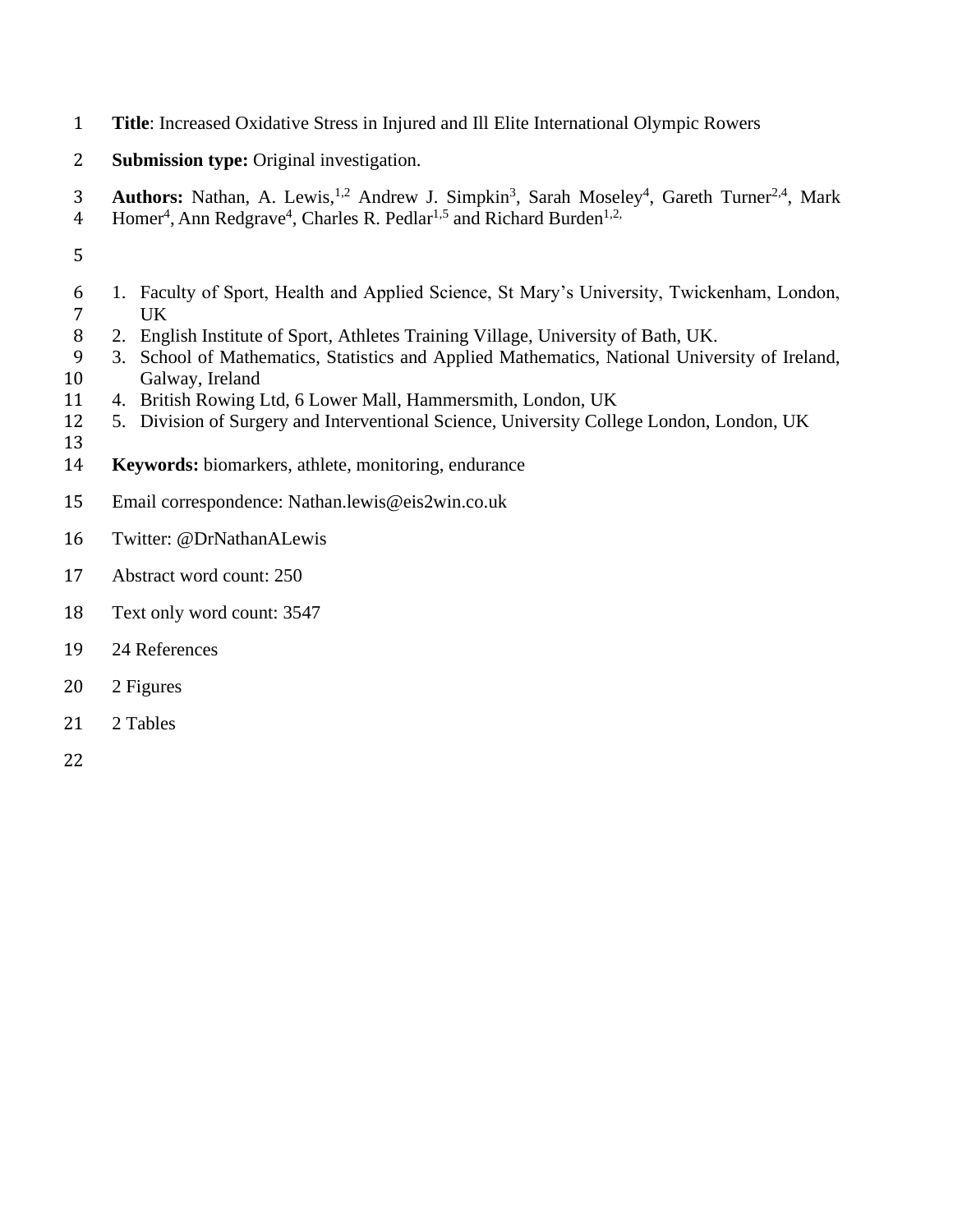### **Abstract (250)**

 Identifying strategies that reduce the risk of illness and injury is an objective of sports science and medicine teams. No studies have examined the relationship between oxidative stress (OS) and illness or injury in international athletes undergoing periods of intensified training and competition. **Purpose:** We aimed to identify relationships between illness, injury and OS. **Methods:** A longitudinal, observational study of elite male rowers (n=10) was conducted over 18-weeks leading into World Championships. Following a recovery day and a 12-hour fast, hydroperoxides (FORT) and total anti-oxidant capacity (FORD) were measured in venous blood, with the ratio calculated as the oxidative stress index (OSI). At all study time points, athletes were independently dichotomized as ill or not ill, injured or not injured. OS data were compared between groups using independent t-tests. A Cox proportional hazard model was used to assess the association of OS with injury and illness while adjusting for age and body mass index. **Results:** 35 FORD was lower ( $p<0.02$ ) and OSI was higher ( $p<0.001$ ) with illness than without illness. FORT 36 and OSI were higher with injury than without injury ( $p<0.001$ ). FORD exerts a protective effect 37 on illness with 0.5 mmol $L^{-1}$  increase related to a 30.6% illness risk reduction (p=0.014), and OSI exerts a harmful effect on illness risk with a 0.5 unit increase in OSI related to an 11.3% increased risk (p=0.036). **Conclusion:** OS is increased in injured and ill athletes. Monitoring OS may be advantageous in assessing recovery from, and in reducing injury and illness risk given the

association.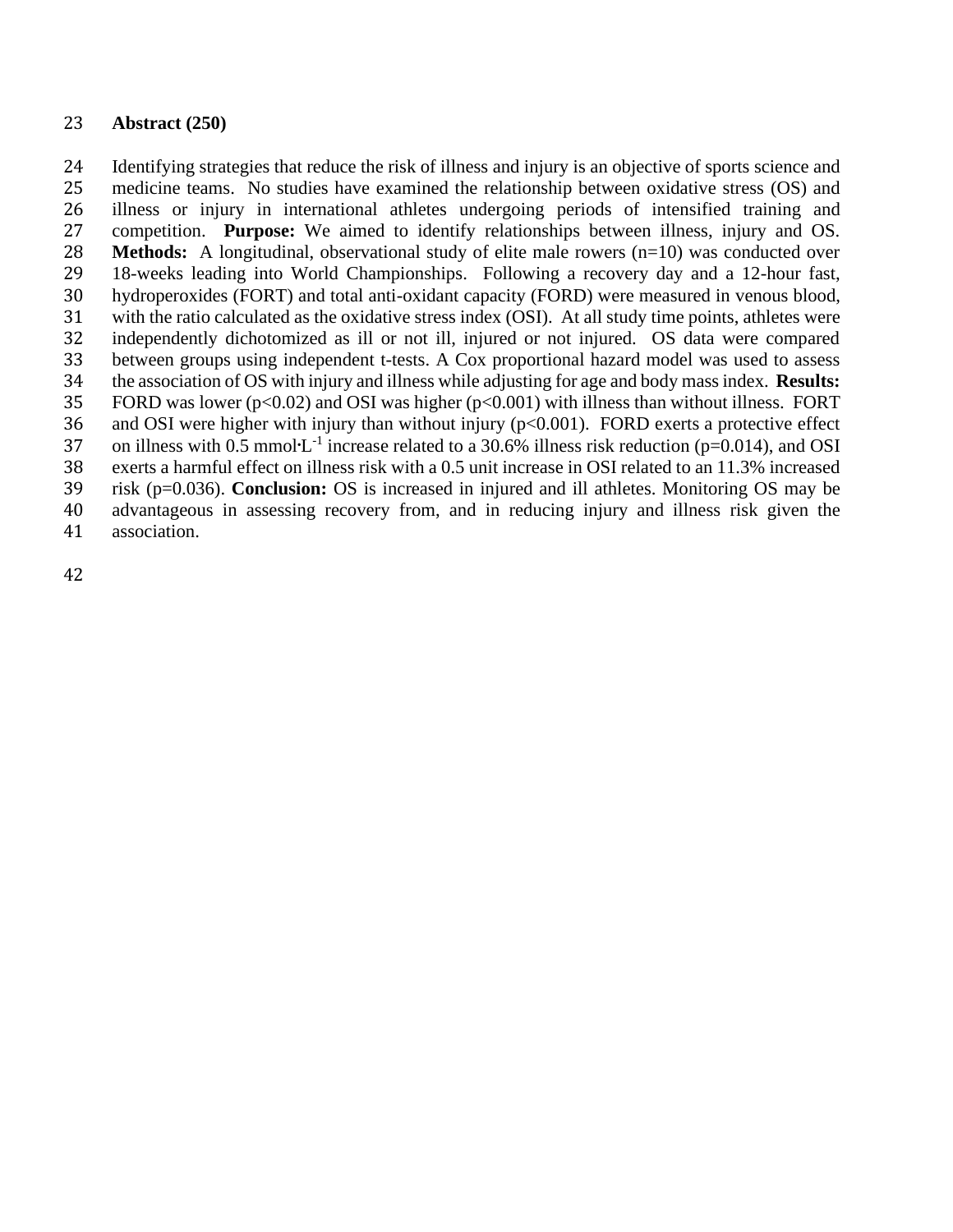### **Introduction**

 Loss of training time due to illness and injury, is a major determinant of performance goal 45 success or failure for elite international athletes competing in individual Olympic sports<sup>1</sup>. Exceedingly high training loads and/or spikes in training load are a recognised risk factor for injury 47 and illness, and fatigue<sup>2</sup>. Furthermore, illness and accumulating fatigue may result in the 48 development of chronic underperformance<sup>3</sup>; all of which can derail the athlete's season and may finish careers. Finding ways to reduce the risk of injury and illness is therefore a primary objective of the high-performance support team.

 Oxidative stress (OS), historically and simply defined as a disturbance in the pro- to anti-52 oxidant balance in favour of the former<sup>4</sup>, is evident in athletes diagnosed with overtraining 53 syndrome  $(OTS^{5,6})$ . Indeed, increases in biomarkers of OS correlate strongly with increases in 54 training volume <sup>7,8</sup>. Furthermore, elite athletes designated as "impaired performers" had a twofold 55 greater total peroxide load (reported in  $H_2O_2$  equivalents) and were more prone to infections <sup>9</sup>. Such findings suggest that the longitudinal monitoring of OS biomarkers in the elite endurance athlete may provide an indicator of excessive training load, increased risk of illness and injury, 58 and therefore allow for improved optimisation of workload .

 International rowers are exposed to high volume training and are at a higher risk of injury 60 than many non-contact sports, and some contact sports . However, due to the non-contact nature of rowing, competition periods may pose less risk for injury; rowing being one of the sports with 62 the lowest incidence of injury at the Rio Olympic Games . In contrast, competition periods pose 63 a greater risk of illness in elite athletes  $13,14$ . To the authors knowledge no studies have investigated the relationship between OS biomarkers and injury in athletes, and only one study has investigated 65 the relationship with illness  $\frac{9}{2}$ .

 We have previously shown the clinical point-of-care OS test, known as free oxygen radicals test (FORT; a measure of hydroperoxides) and free oxygen radicals defence (FORD; a 68 measure of plasma antioxidant capacity), to be repeatable  $^{15}$ , clinically useful in elite sport  $^{6,16}$ , and 69 possess validity in terms of capturing acute changes in OS in elite endurance athletes  $^{17}$ . In this observational study we analysed longitudinal data from elite international Olympic rowers. Rowing is a sport in which some of the largest physiologically relevant changes in OS have been 72 reported ; reviewed in Lewis et al.  $10$ , and we have previously shown evidence of substantial OS in an elite international rower diagnosed with unexplained under performance 74 syndrome/overtraining syndrome using the FORT and FORD  $<sup>6</sup>$ .</sup>

 The aim of the present study was to identify the relationship between changes in OS biomarkers and injury and illness incidence during a competitive phase of the season in a prospective, longitudinal study of elite international rowers.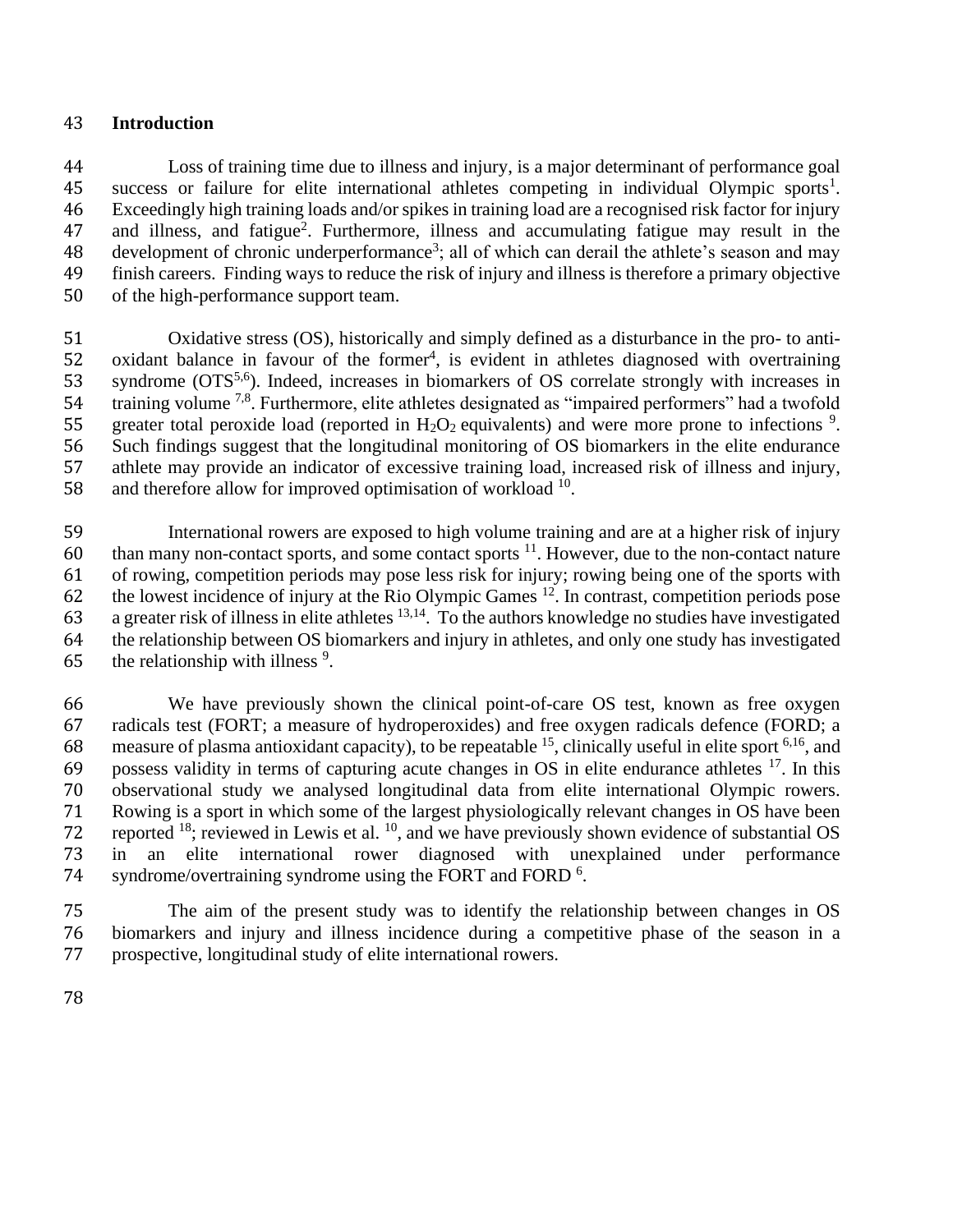## **Methods**

## Subjects

81 Eight openweight (Age  $26.9 \pm 2.2$  years, height  $192.3 \pm 3.1$  cm, weight  $93.1 \pm 4.9$  kg) and two 82 lightweight (Age 28.6  $\pm$  0.2 years, height 186.0  $\pm$  1.4 cm, weight 73.3  $\pm$  0.4 kg) male rowers (including World and Olympic medalists) were recruited to participate and provided written informed consent. Athletes were free living and attending a national training centre, were not taking any medications and were subject to United Kingdom Anti-doping controls and testing procedures. Data were collected weekly at the same time of day and included the following: oxidative stress via the point of care blood test, prescribed training volume and intensity and subjective assessments of wellness and sleep quality. All procedures were approved by the Internal Review Board of the English Institute of Sport. All athletes were tested in the competition phase of the annual cycle up until the World championships, including the World Cup series and two altitude training camps ranging from 2,000-2,300m. Athletes were classified as injured and ill by the medical staff, and for reasons of confidentiality, the specific details of the injuries and illnesses

are not disclosed.

### Design

 This was a longitudinal observational study to establish the relationship between biomarkers of oxidative stress, injury and illness. Over the course of 122 days, 15 repeated measurements of oxidative stress were taken from these rowers from venous blood samples, plasma hydroperoxides and plasma antioxidant defence, along with the ratio of the two, the oxidative stress index (OSI). Testing was carried out between 6 a.m. and 9 a.m. in a fasted, hydrated, and rested state. In the 24 hours prior to testing, training was kept to either an aerobic training day of low to moderate intensity or a rest day. We present simple summaries of all biomarkers across illness and injured status, not adjusted for repeated measures. Each illness and injury was diagnosed and documented by the sports medicine team in the environment on the day of testing. In total there were eight episodes of illness in six of the rowers across the study period, of which three required antibiotics for treatment.

- 
- Methodology

### *Blood sampling for oxidative stress tests*

- Venous blood samples were taken from an antecubital vein using a 5 ml lithium heparin
- vacutainer tube (BD system; New Jersey, USA), with 50 μL and 20μL of blood transferred into
- heparinized capillary tubes for the analysis of FORD and FORT respectively, in line with the
- manufacturer's instructions (Callegari SpA, Catellani Group, Parma, Italy). Intra- and inter
- assay coefficients of variation for FORT and FORD were < 5% and 7%, respectively.
- *FORT assay*

115 We have described the details of the assay previously . Briefly, reactive oxygen species (ROS) activity was determined downstream through the measurement of hydroperoxides via the 117 FORT test. FORT is a colourimetric assay based on the capacity of transition metal ions ( $Fe<sup>3+</sup>$ )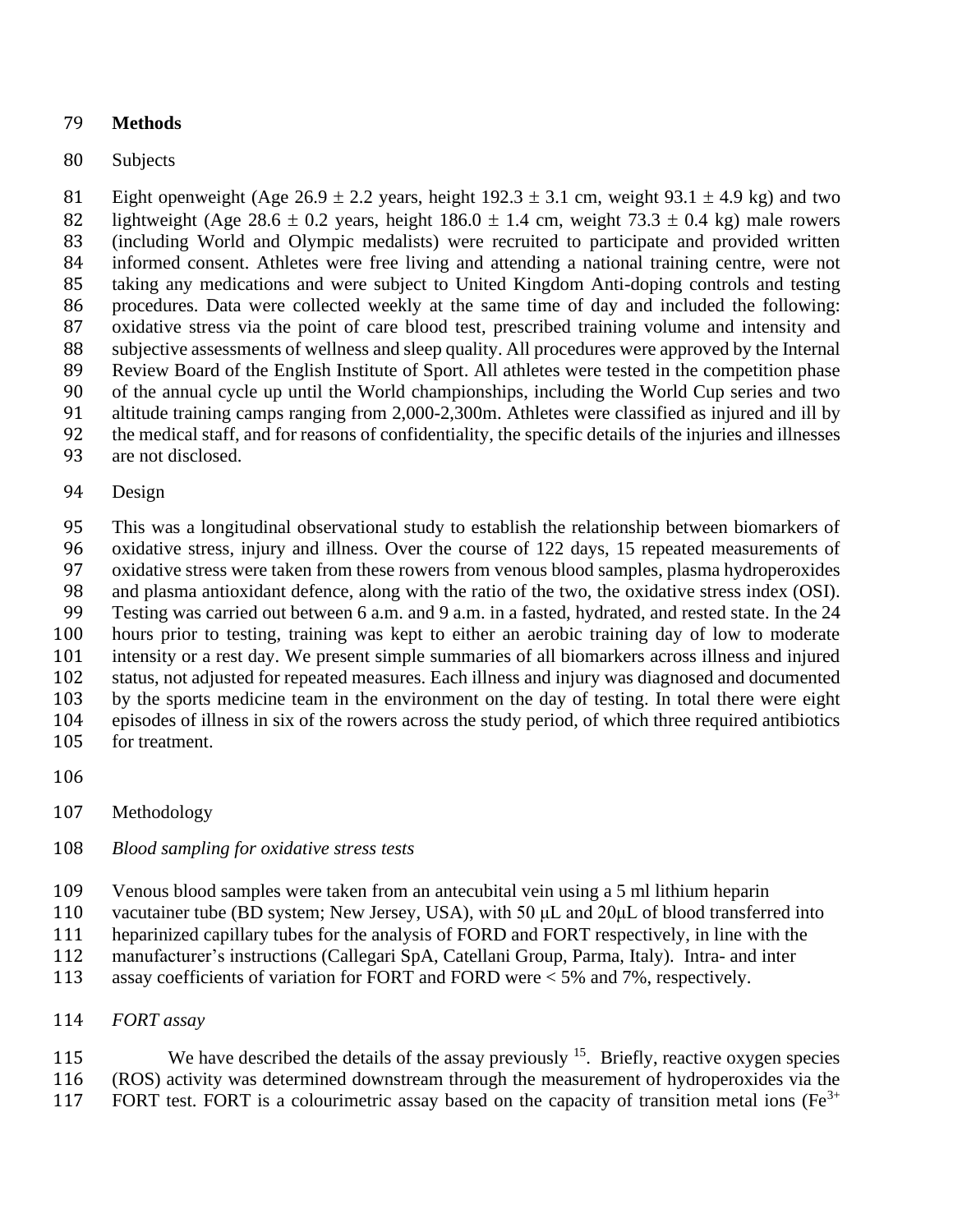118  $\sqrt{Fe^{2+}}$ ) to catalyze the breakdown of hydroperoxides (R-OOH) into derivative radicals [alkoxyl (R-119 O') and peroxyl radicals (R-OO')] within the biological sample. The application of an acidic buffer to the 20μL blood sample, releases the transition metals from associated proteins, which react with

- the hydroperoxides present in the sample, producing the alkoxyl and peroxyl radicals. The
- derivative radicals are trapped through the addition of a buffered chromogen (reagent; an amine
- derivative, CrNH2) and develop into a radical cation in a linear based reaction at a controlled
- temperature of 37°C, photometrically detectable at 505nm.
- The intensity of the sample colour correlates with the quantity of radical compounds and therefore the concentration of hydroperoxides in the biological sample, according to Lambert-127 Beer's law. The results are expressed as equivalent concentrations of  $H_2O_2$  mmol $L^{-1}$ .
- *FORD assay*

 The FORD test (Callegari, Catellani, Italy) determines the presence of plasma antioxidants via a colourimetric assay based on the capacity of the sample to reduce a preformed radical cation. 131 In the presence of an acidic buffer and a suitable oxidant (FeCl<sub>3</sub>), the chromogen that contains 4- amino-N,N-diethylaniline sulfate forms a stable and coloured radical cation, photometrically detectable at 505 nm. The antioxidant compounds present in the plasma sample reduce the radical cation of the chromogen, quenching the colour, and causing a discolouration of the sample, proportional to the concentration of antioxidants present. The absorbance values generated are compared to standard curves derived from Trolox (6-hydroxy-2,5,7,8-tetramethylchroman-2- carboxylic acid), a derivative of vitamin E with enhanced water solubility. FORD values are 138 reported as Trolox equivalents, mmol $L^{-1}$ , linearity ranged from 0.25 to 3.0 mmol $L^{-1}$  Trolox.

*Screening blood tests* 

 Additional blood draws via the antecubital vein were conducted on two occasions, with 3 x 5 ml venous blood samples collected in a serum separator (SST) and 1 x 5 ml blood sample via an EDTA (ethylenediamine tetraacetic acid) vacutainer tube (BD system; New Jersey, USA). Full blood counts, iron status (Ferritin, Iron, Transferrin saturation), thyroid function (Thyroid Stimulating Hormone), nutritional status (vitamin C, vitamin D, alpha-tocopherol, and the carotenoids; lutein, alpha-carotene and beta-carotene), muscle damage and inflammation (Creatine Kinase, C-Reactive Protein), were measured at the beginning of the study period and again prior to the final training prior to the world championships.

 We have previously described the methodology and assay performance of the aforementioned 149 venous and capillary biomarkers .

*Training Assessment*

 Training was prescribed by coaching staff in accordance with aims of the national programme and was deliberately not influenced by the study design or the research personnel. For ease of interpretation, prescribed training is characterised using the adopted terminology as either "<UT2"; a training intensity below the onset of blood lactate accumulation or ">UT2"; an intensity above the onset of blood lactate accumulation. These are well established for each rower, based on regular and routine physiological testing conducted by sports scientists.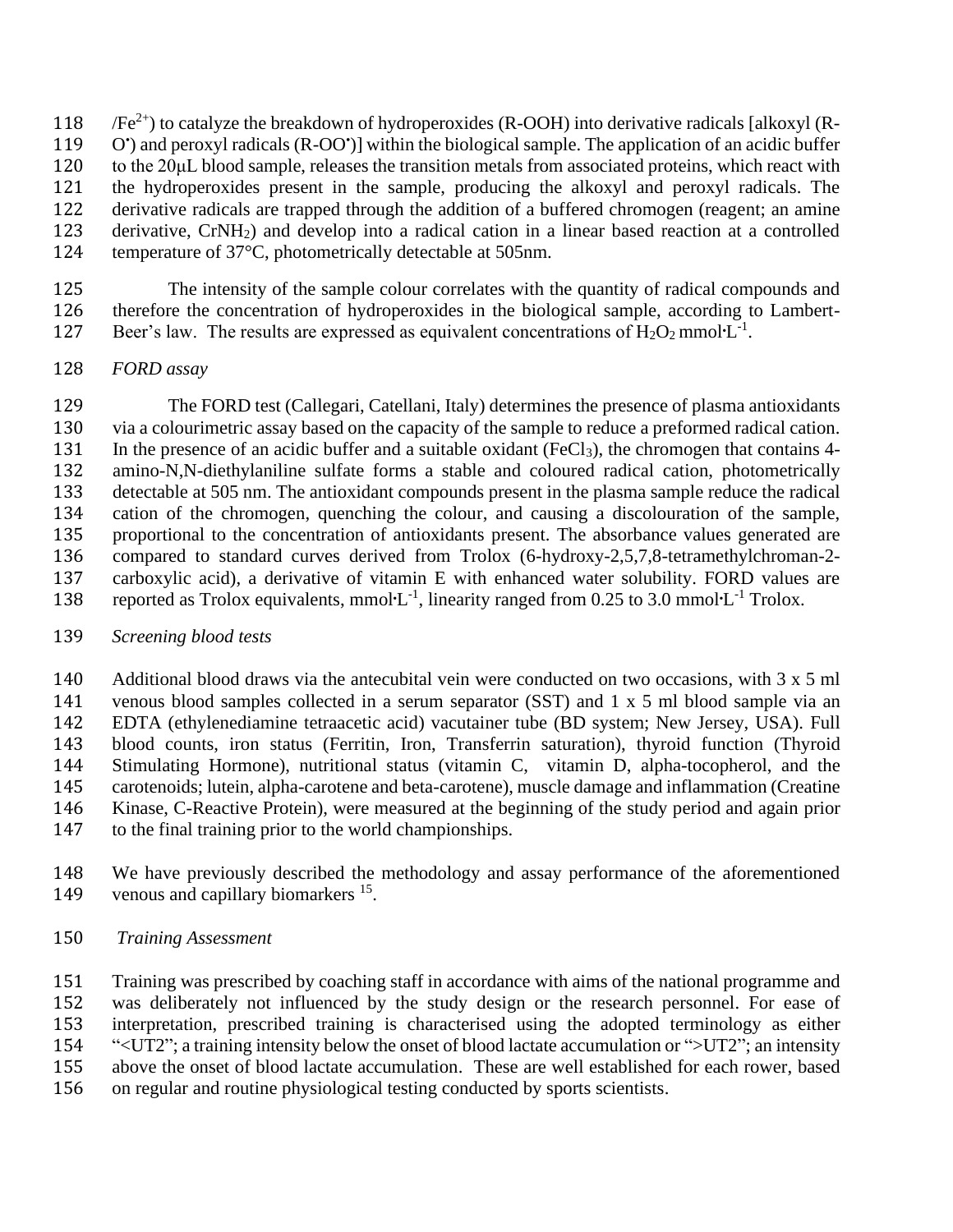### *Wellness and Sleep*

 Subjective assessments of wellbeing and sleep quality were recorded daily using a smartphone application developed by the English Institute of Sport. The app contained 5 questions; ratings of perceived energy level (0-10 scale), perceived "shape" (0-10 scale), perceived freshness (0-10 161 scale), perceived sleep quality (0-10 scale), and perceived sleep duration (minutes).

## **Statistical analysis**

 All statistics were carried out using R software. The distributions of all variables were assessed for normality and the presence of outliers with box-plots. To determine differences between means for healthy rowers and injured and ill rowers independent T-tests were used, with Cohen's d effect sizes (d) used to calculate the magnitude of the standardised difference in means where significant, and reported as 0.2 (small), 0.5 (moderate), 0.8 (large), and 1.3 (very large).

 There are two main outcomes for analysis, time to illness and time to injury. We treat both as time-to-event variables, namely that we have both an event (e.g. ill/not ill) and a time of illness (day). The time of illness for those athletes who were never ill is set to the length of the study, i.e. these athletes are said to be censored at the end of the study. Illness and injury are both modelled using a Cox proportional hazards model [2], which is the most commonly used approach for time- to-event variables. For each variable under examination (FORD, FORT and OSI) we estimate a hazard ratio for a 0.5 unit increase in FORD, FORT and OSI, since a 1-unit change is not realistic. A hazard ratio of 1 represents no effect of the variable being tested, below 1 represents a protective effect and above 1 represents a harmful effect. A further complication with these data analysis of these data is that athletes can become ill or get injured multiple times. This repeated measure of illness or injury is correlated over time, and we must account for this correlation (i.e. that an athlete who gets ill may be more likely to get ill again) as well as the correlation between OS biomarkers over time. To account for such repeated measures of OS, illness and injury in this study we included a so-called frailty term in the Cox model for each athlete ID. This term controls for the correlation that is likely present in the outcomes over time. To control for potential confounding 184 effects, we included age and BMI  $(kg/m^2)$  in models of both illness and injury.

 We use 95% confidence intervals to provide evidence as to whether our sample results are likely to infer population effects for all athletes represented by this sample. We also report p- values, but do not use a stringent cut-off of 0.05 to determine a population effect. We use a strength 188 of evidence approach , whereby smaller p-values suggest stronger evidence for a population 189 effect. Data are presented as mean  $\pm$  SD.

- 
-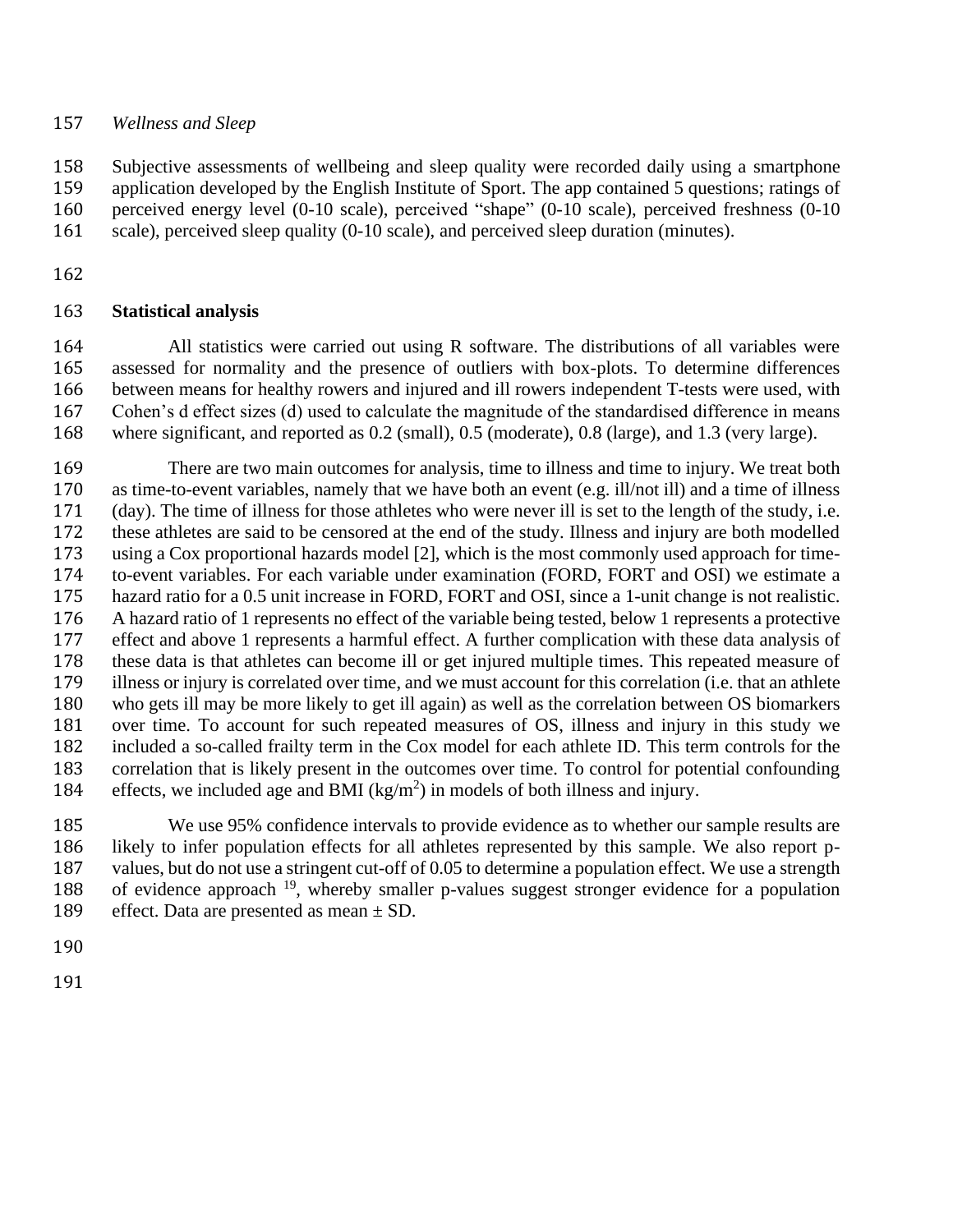#### **Results**

A total of 140 blood samples were drawn in the rowers across the competitive phase. OS testing

 compliance was very good, at 93%. In contrast, compliance across the training period was poor for the entry of the wellness and sleep data in the smart phone app. All 10 rowers entered data at various time points throughout, however, compliance ranged from 7% to 100% on an individual

level, and 44% overall for the squad. Of the ten rowers, eight competed in the World

- Championships at the end of the monitoring period.
- 

## **Training load**

 The prescribed training load across the competition phase, through to the World Championships is presented in Figure 1. The peak in training load occurred in week 13, totaling 227.5 km, including 41 km performed above UT2 intensity.

- 
- Figure 1 here
- 

## **Injury and Illness**

 All injuries were of rib, back or hip in origin. No additional medical details are included with regards to the illnesses (i.e. infections) and injuries due to issues of confidentiality.

 The results in Figure 2 do not account for the correlation of repeated measurements within athletes over time but give a simple comparison of levels of biomarkers across health status. Lower FORD 212 ( $p=0.02$ ), higher FORT ( $p=0.063$ ) and higher OSI ( $p=0.003$ ) were observed on days where an 213 athlete was ill, while higher FORT  $(p<0.001)$  and OSI  $(p=0.017)$  were observed in measurements

- taken while an athlete was injured.
- 
- Figure 2
- 
- **Modelling**
- The results of a Cox regression of the time to illness and injury are given in Table 3.
- 
- Table 1 here
- 
-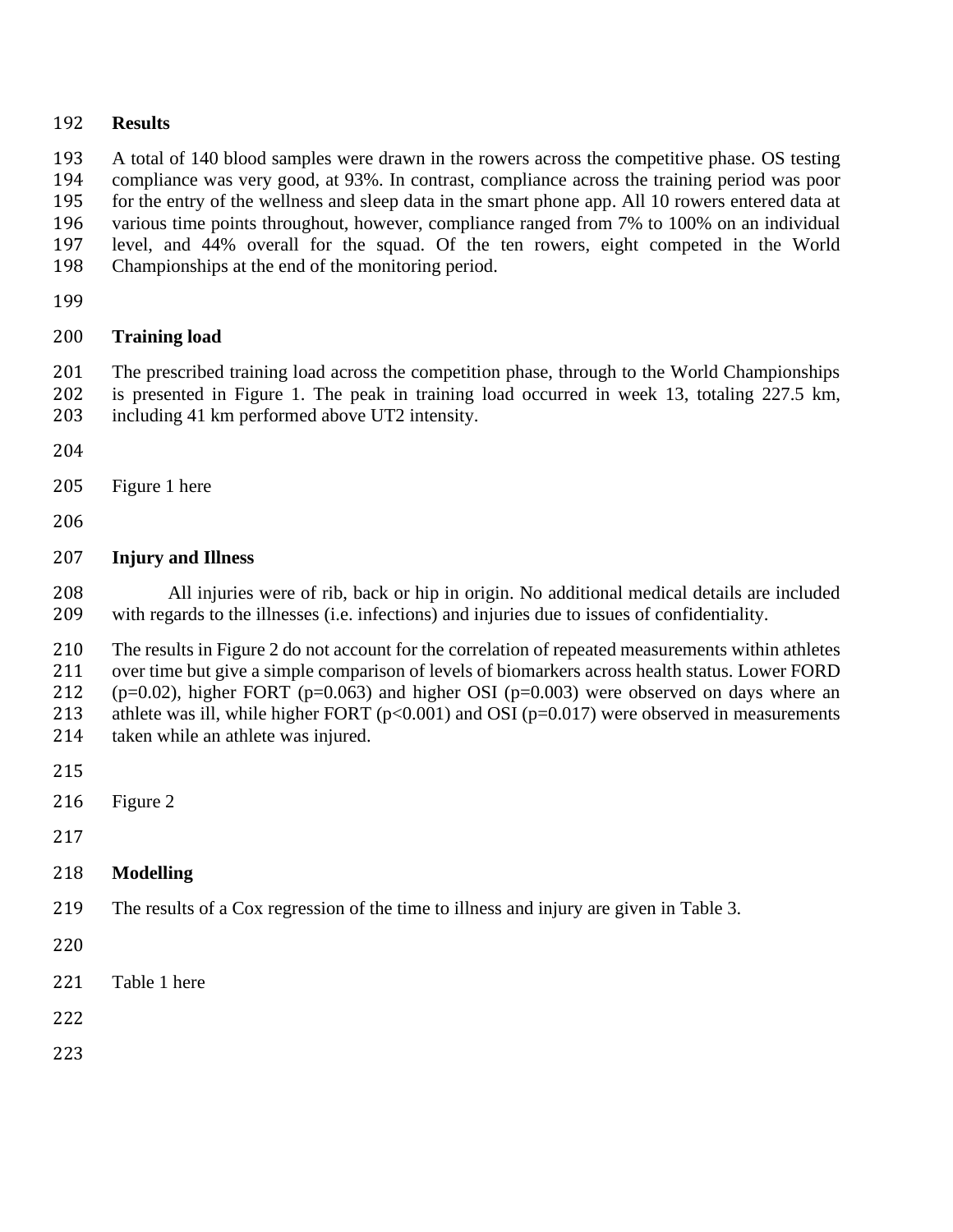### **Modelling illness**

225 There was evidence for a protective effect of FORD on illness, with a 0.5 mmol $L^{-1}$  increase in

FORD associated with a 30.6% risk reduction for illness in this sample (hazard ratio 0.694). A

 95% confidence interval for this estimate suggests that in a population of endurance athletes, the mean risk reduction is likely between 7% and 48.2% (hazard ratio 95% CI 0.518, 0.93; p=0.014).

OSI had a harmful effect on illness risk, with a 0.5 unit increase in OSI being associated with a

- 11.3% increased risk of illness in this sample (hazard ratio 1.113, 95% CI 1.007, 1.231; p=0.036)
- on average.

# **Modelling injury**

There was only weak evidence for a harmful effect of OSI, with a 0.5 unit increase associated with

a 8.3% increased risk of injury in this sample (hazard ratio 1.083). The 95% confidence interval

suggests that this estimate could range from a 1.3% reduction in injury risk to a 19% increased risk

(hazard ratio 95% CI 0.987, 1.19; p=0.094).

# **Haematology and biochemistry**

See table 2.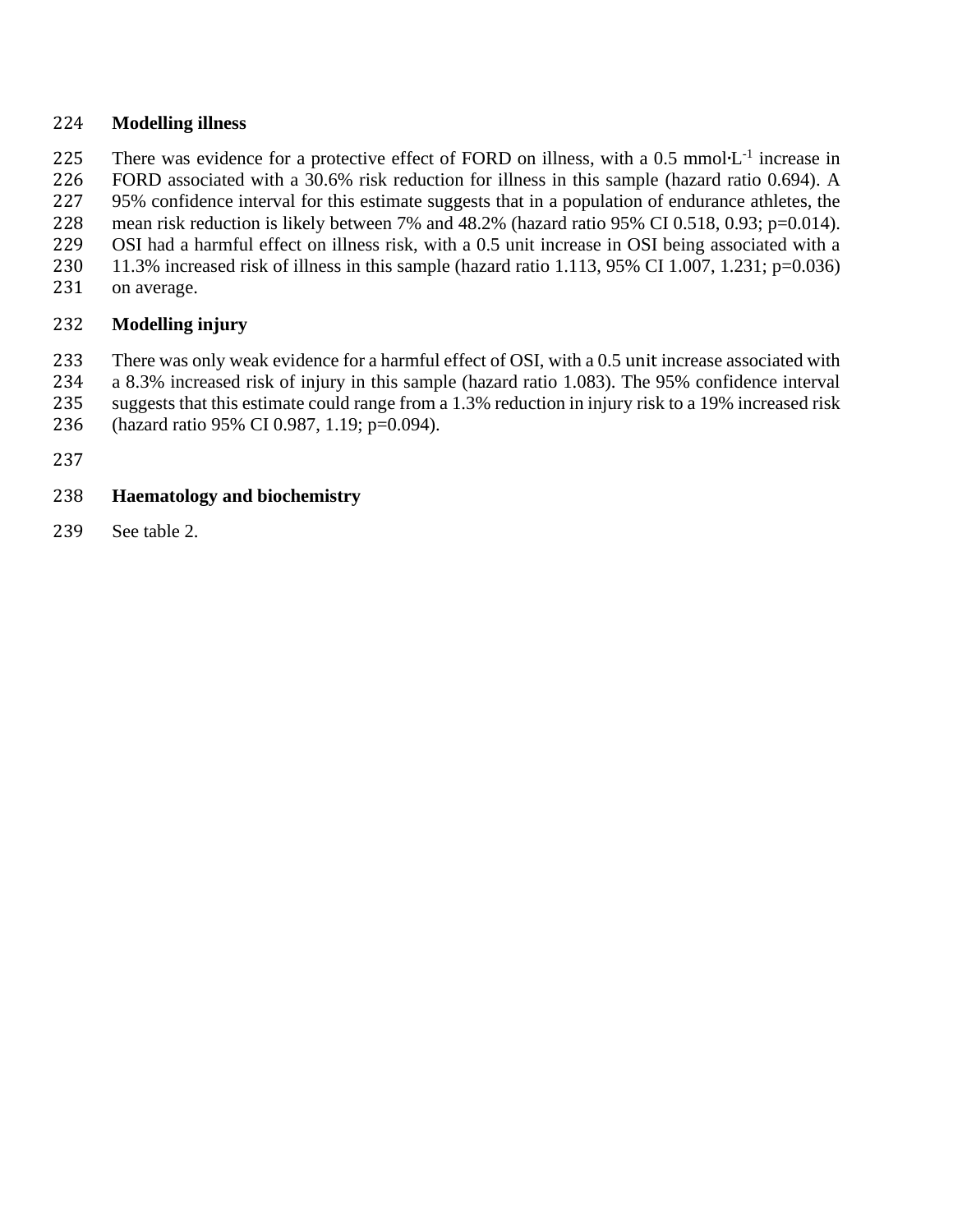### **Discussion**

 The aim of the study was to identify the relationship between injury, illness (i.e. infections) and biomarkers of OS. We report for the first time, strong associations between redox biomarkers and both illness and injury in elite male rowers. OSI was higher in both ill and injured athletes, furthermore it was associated with increased risk of both illness and injury when analysed through a Cox proportional hazards model. Given the low sample size these results merit further investigation in a larger group.

### *Illness*

 The higher OSI (lower FORD and higher FORT) observed in the rowers with infections can be explained by the increased production of reactive oxygen and nitrogen species that occurs with activated leukocytes, namely the phagocytic, polymorphonuclear leukocytes, in the presence of a 251 bacterium or virus. We have not reported the types of infection encountered by the rowers (e.g. whether bacterial or viral, or of upper respiratory, gastrointestinal tract in origin) for reasons of confidentiality, however, both viral and bacterial infections can give rise to OS. Evidence of increased OS in physically active individuals with infection and acute and severe infection has 255 previously been reported , and a relationship between performance, illness and OS has previously been documented in elite athletes. For example, in a longitudinal study of elite alpine skiers, those athletes classified as "impaired performers" had approximately double the total peroxide load (H<sub>2</sub>O<sub>2</sub> equivalents) and were more prone to infection than those skiers classified as "good 259 performers" <sup>9</sup>. The fact that a 0.5 mmol $L^{-1}$  increase in blood antioxidant capacity (i.e. FORD) in the present study was associated with a ~30% risk reduction in illness, warrants further investigation in other athletic populations. It is noteworthy that others have reported a diminished 262 plasma antioxidant capacity in the overloaded/overtrained athlete  $8,21$ , and overtrained athletes are 263 reported to be more susceptible to illness  $^{22}$ . Furthermore, in testing the rower's plasma ascorbate (vitamin C) (added to the profile as part of a nutritional screen; see Table 2), a number of the squad 265 were observed to have a marginal vitamin C status  $(<23 \text{ umol·L}^{-1})$ , which may have contributed to low FORD values and reported illness. The ability to track and quantify the athlete's risk of illness, would be of value to any sports science team, given that significant proportions of training time lost to illness does occur. Indeed, UK Sport and the English Institute of Sport estimated that for the 12 months prior to the Rio 2016 Olympics, 108,845 days and 17,173 days of training were lost to injury and illness respectively, as a result of 4685 separate injury or illness incidents, experienced by 1144 athletes across 38 sports (UK Sport, unpublished data). Clearly athletes who are repeatedly ill, and therefore lose training time due to illness, are more likely to experience 273 competition failure  $\frac{1}{2}$ .

 It is of interest, that the doubling of antioxidant foods in elite endurance athletes training at altitude (Sierra Nevada) increases plasma antioxidant capacity and attenuates inflammation without impeding training adaptations (Koivsto et al. 2019). Whilst the administration of encapsulated dried fruit and vegetable concentrates (EDFC) increase plasma antioxidant capacity and circulating gamma T-cells leading to fewer (p=0.07) self-reported total illness symptoms in healthy students (Nantz et al, 2006). Indeed, the same EDFC administered to special forces results 280 in a similar trend, with fewer duty days lost to illness  $(p=0.06)$  and a significant decline in inflammation and oxidative stress (Lamprecht et al. 2007). To our knowledge, fruits and vegetables (FV) (dried or whole) have not been shown to attenuate adaptations to exercise. Thus, increasing FV consumption increases plasma antioxidant capacity, and may reduce infection risk,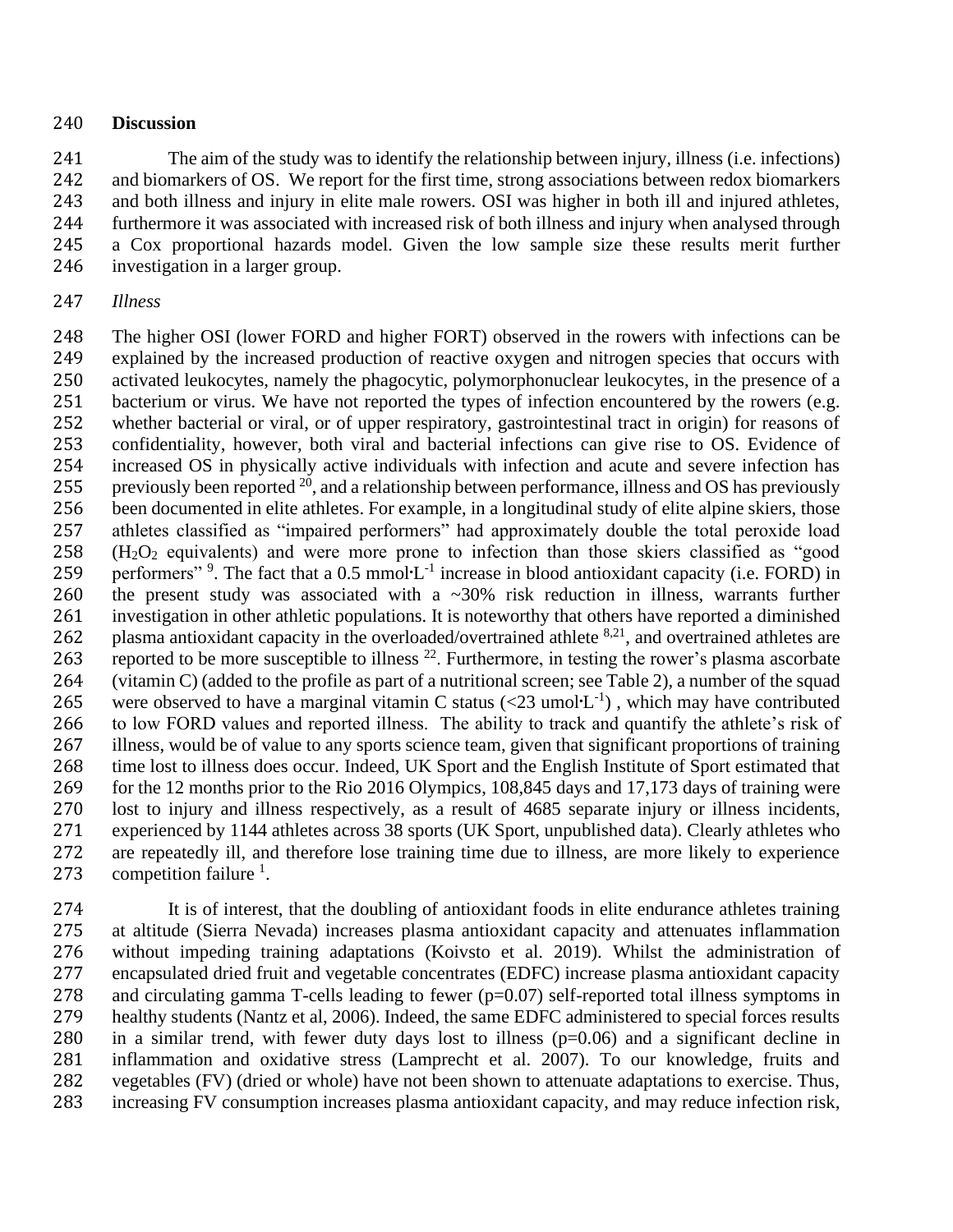and such advice should be given to athletes for illness prevention. Whilst speculative, increasing FV whilst ill, may serve as to attenuate symptoms and lead to faster resolution of the infection through moderating oxidative stress and immune responses. Finally, it is noteworthy, that despite the rowers receiving World class performance nutrition support, we observed a marked decline for some antioxidant nutrients (i.e. alpha-carotene, lutein, vitamin C; see table 2) in individual athletes across the period of monitoring; with borderline nutrient status for vitamin C in 2 cases. Despite very limited research in athletes, others have previously reported such findings in elite athletes for carotenoids post altitude training (Pialoux et al. ). Although the beyond the scope of this paper, we feel this is an area that requires further research in view of the importance of antioxidant nutrients for the health of the athlete.

- 
- *Injury*

 $\,$  OS biomarkers correlate with training load and volume  $^{7,8}$ , and exceedingly high training loads 297 and/or spikes in training load are a recognised risk factor for injury . Furthermore, OS has been 298 suggested to play a role in the pathophysiology of overuse injuries  $^{23}$ . We report a significant difference between OSI and FORT biomarkers for injured versus healthy rowers, but not FORD (Figure 2). In modelling the data, there was some evidence for a harmful effect of the OSI with regards to injury, with a 0.5 unit increase associated with an 8.3% increased risk of injury in this sample (hazard ratio: 1.083). In the present study, the rowers were monitored between May and September in the competition phase, a period in which both the training volumes and the potential for injury could be lower than the general preparation training phase in the winter. Indeed, a higher injury rate has been reported in the winter months in international rowers, coinciding with periods of highest training volumes  $11$ . Had a greater number of injuries resulted, stronger associations with injury and OSI maybe have been evident. Further research is required to explore this relationship in a larger cohort of elite athletes. Moreover, in order to test the validity of monitoring redox biomarkers as a means of guiding strategies aimed at protecting the athlete and mitigating against injury, the monitoring period should encompass the entire season to include the general preparation phase.

*Strengths and limitations*

 FORT and FORD data were repeatedly measured in the same athletes overtime, which allows for stronger inferences to be made compared with a cross-sectional study. We used Cox proportional hazard models to model time-to-event outcomes, while including a frailty term to account for the within player correlation in FORT and FORD. A limitation was the lack of data available on the study athletes, such as profile of mood states, sleep quality and muscle soreness data, which may have provided more information on the relationship between illness/injury and OS.

 We have previously highlighted limitations associated with the blood-based OS biomarkers 321 used in this study <sup>17</sup>, and others have recently reviewed the topic of redox biomarkers <sup>24</sup>. The FORT (e.g. hydroperoxides) and FORD (e.g. plasma antioxidant capacity) biomarkers provide minimal insight into the complexity of redox signaling and associated cellular changes. The fact that such biomarkers provide little mechanistic insight into cellular redox pathways is of lesser importance in the context of how these biomarkers are applied in the field or the clinic setting. Indeed, the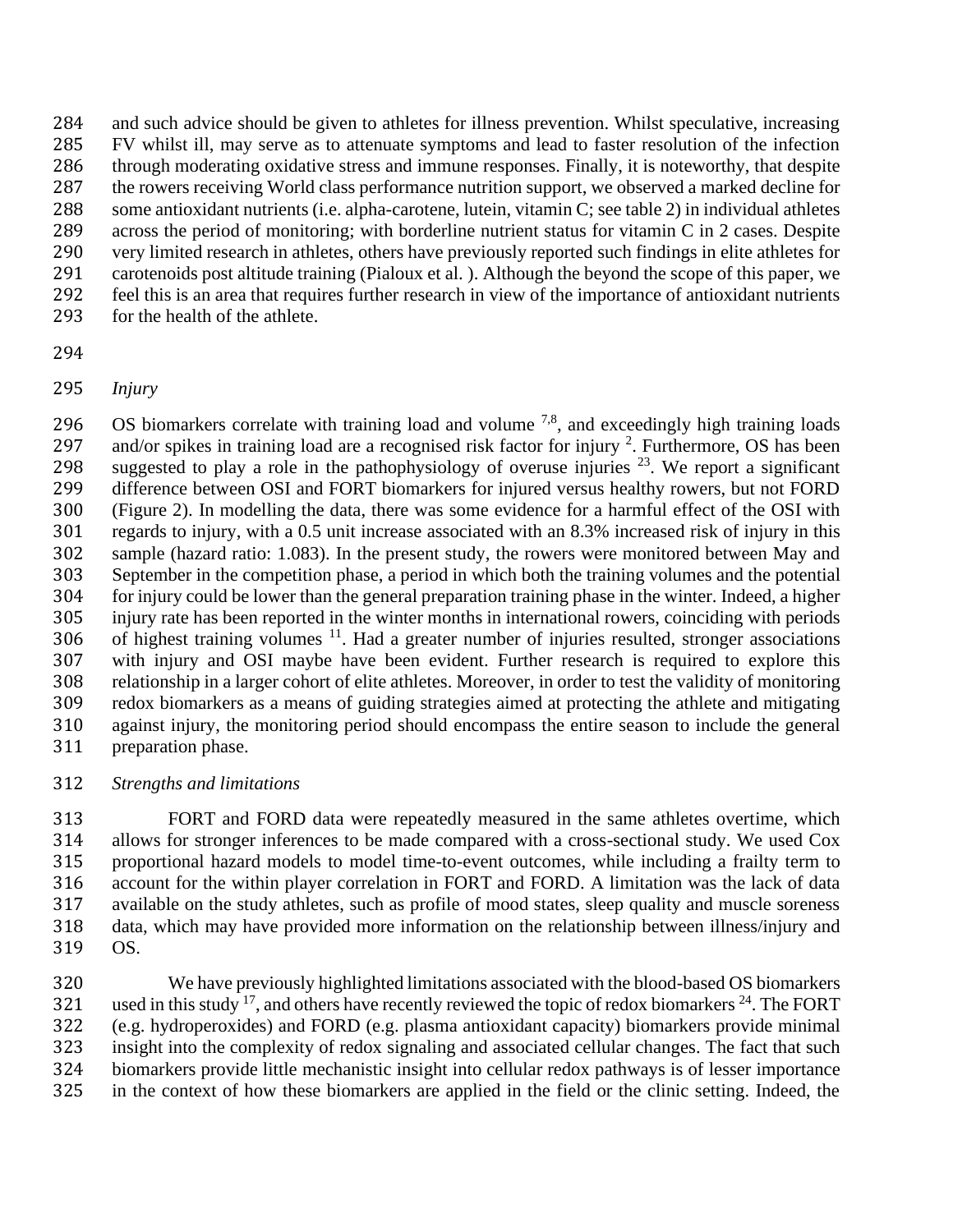primary purpose of deploying such biomarkers in the field is to generate real time results (as opposed to a delayed retrospective analysis) to monitor athlete "stress" and recovery, and assist in determining the appropriate hormetic "stimulus" for adaptation in the context of the athletes own historic data. Crucially, these point of care tests are useful to be able to inform athlete management decisions being made at the time of sampling.

 It should be recognised that the athletes in this study were part of the British elite sport system and included athletes of the very highest caliber (i.e. Olympic Champion), with all athletes being supported by sports science and medicine practitioners. All athletes were healthy on commencing the study as evidenced in the biomarker wellness screen (Table 2). In addition, the research can be considered to have high ecological validity, as the rowers did not change their routines, diets, or planned training based on any of the monitoring data. In fact, it is clear the rowers engaged and complied with the weekly blood monitoring, which contrasts with the compliance to the subjective wellness data collection; despite entry and collection being simplified through the use of a smartphone application and the questions being tailored to the rowers and their environment.

## *Practical considerations*

 OS is increased in injured and ill athletes, and the monitoring of OS may be advantageous assessing recovery from, and in reducing injury and illness risk given the association. In addition, avoiding sustained OS may be advantageous in reducing injury and illness occurrence in individual endurance athletes, however further research is needed. The data presented here provide preliminary evidence that both infection and injury risk can be inferred with measurable changes in OS. Given the inherent practical challenges that come with subjective data collection (e.g. long- term athlete compliance, reliability of the data entered), these biomarkers provide an objective means of quantifying "stress" in the clinic or in the field (e.g. an overseas training camp) for sports science and medicine practitioners.

# **Conclusions**

We have demonstrated that plasma antioxidant capacity (i.e. FORD) may exert a protective effect

with regards to the risk of illness, and that OSI is associated with both injury and illness in a cohort

of elite rowers. Similar studies in other Olympic and professional sports are needed to corroborate

these findings and to prospectively deploy these blood tests to reduce injury and illness.

Acknowledgements. We wish to thank the all athletes and the coaches for agreeing to participate

in the research. The results of the current study do not constitute endorsement of the product by

the authors or the journal.

- Funding. The research was funded by the English Institute of Sport.
- 
- Authors contributions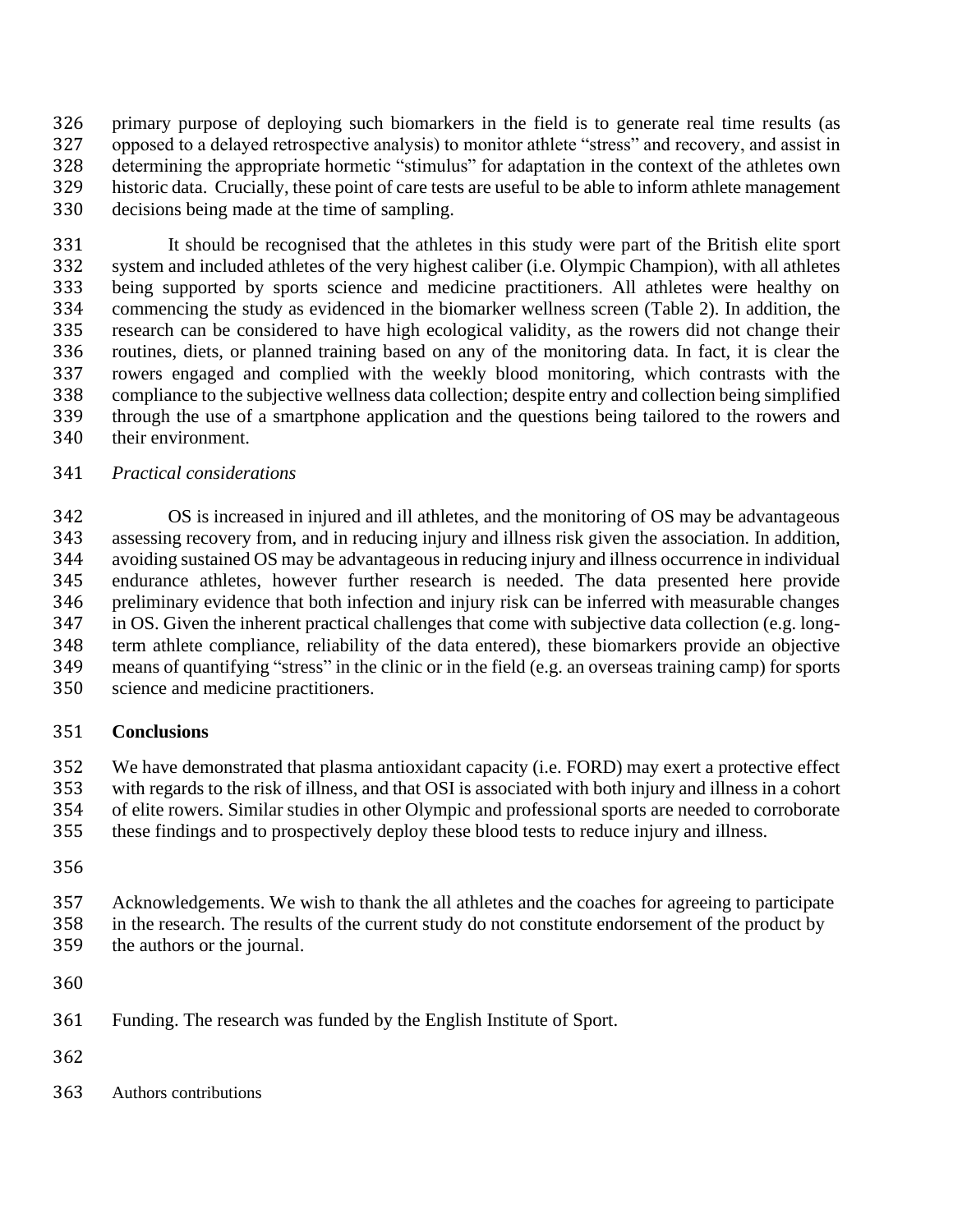- NAL, RB, SM, GT, MH, AR. Conception and design of the study
- SM, GT, MH, AR. Data collection
- NAL, AJS, CRP, RB. Analysis and interpretation of the work
- NAL, AJS, CRP, RB. Drafting of the manuscript
- NAL, AJS, CRP, RB, SM, GT, MH, AR. Reviewed and approved the final version of the manuscript.
- All authors approved the final version of the manuscript and agree to be accountable for all aspects of the
- work. All persons designated as authors qualify for authorship and are listed.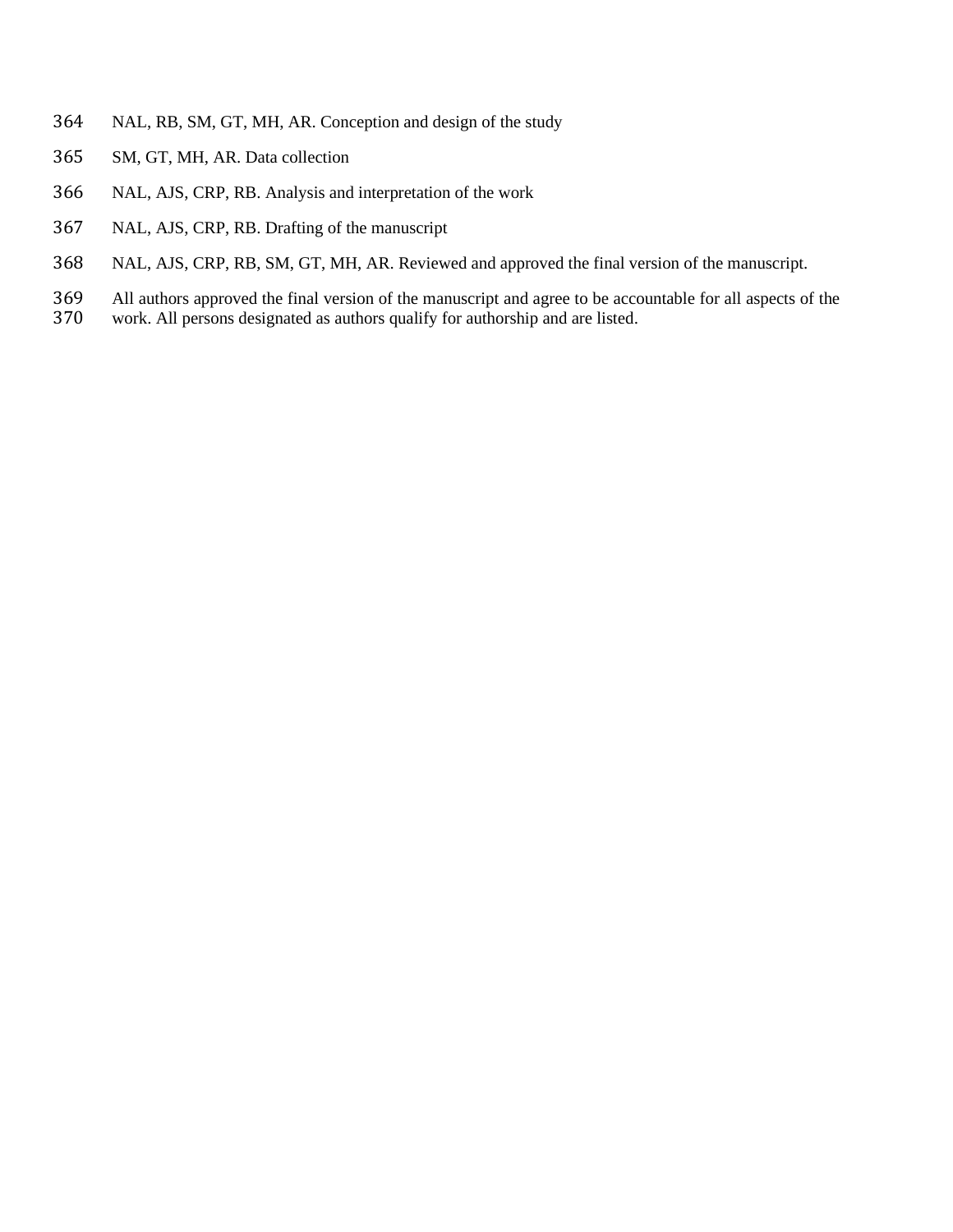| 371                             | <b>References</b> |                                                                                                                                                                                                                                                                                               |
|---------------------------------|-------------------|-----------------------------------------------------------------------------------------------------------------------------------------------------------------------------------------------------------------------------------------------------------------------------------------------|
| 372<br>373<br>374<br>375<br>376 | 1.                | Raysmith BP, Drew MK. Performance success or failure is influenced by weeks lost to<br>injury and illness in elite Australian track and field athletes: A 5-year prospective<br>study. Journal of Science and Medicine in Sport. January 2016:1-6.<br>doi:10.1016/j.jsams.2015.12.515.        |
| 377<br>378<br>379               | 2.                | Jones CM, Griffiths PC, Mellalieu SD. Training Load and Fatigue Marker<br>Associations with Injury and Illness: A Systematic Review of Longitudinal Studies.<br>Sports Med. 2016;47(5):943-974. doi:10.1007/s40279-016-0619-5.                                                                |
| 380<br>381<br>382<br>383        | 3.                | Lewis NA, Collins D, Pedlar CR, Rogers JP. Can clinicians and scientists explain and<br>prevent unexplained underperformance syndrome in elite athletes: an interdisciplinary<br>perspective and 2016 update. BMJ Open Sport Exerc Med. 2015;1(1):e000063.<br>doi:10.1136/bmjsem-2015-000063. |
| 384<br>385                      | 4.                | Jones DP. Redefining oxidative stress. Antioxid Redox Signal. 2006;8(9-10):1865-<br>1879. doi:10.1089/ars.2006.8.1865.                                                                                                                                                                        |
| 386<br>387                      | 5.                | Tanskanen M, Atalay M, Uusitalo A. Altered oxidative stress in overtrained athletes.<br>Journal of Sports Sciences. 2010;28(3):309-317. doi:10.1080/02640410903473844.                                                                                                                        |
| 388<br>389<br>390<br>391        | 6.                | Lewis NA, Redgrave A, Homer M, et al. Alterations in Redox Homeostasis During<br>Recovery From Unexplained Underperformance Syndrome in an Elite International<br>Rower. Int J Sports Physiol Perform. 2018;13(1):107-111. doi:10.1123/ijspp.2016-<br>0777.                                   |
| 392<br>393                      | 7.                | Knez WL, Jenkins DG, Coombes JS. The effect of an increased training volume on<br>oxidative stress. Int J Sports Med. 2014;35(1):8-13. doi:10.1055/s-0033-1333746.                                                                                                                            |
| 394<br>395<br>396               | 8.                | Margonis K, Fatouros IG, Jamurtas AZ, et al. Oxidative stress biomarkers responses to<br>physical overtraining: Implications for diagnosis. Free Radical Biology and Medicine.<br>2007;43(6):901-910. doi:10.1016/j.freeradbiomed.2007.05.022                                                 |
| 397<br>398<br>399               | 9.                | Schippinger G, Fankhauser F, Abuja PM, et al. Competitive and seasonal oxidative<br>stress in elite alpine ski racers. Scand J Med Sci Sports. 2008;19(2):206-212.<br>doi:10.1111/j.1600-0838.2007.00763.x.                                                                                   |
| 400<br>401                      | 10.               | Lewis NA, Howatson G, Morton K, et al. Alterations in redox homeostasis in the elite<br>endurance athlete. Sports Med. 2015;45(3):379-409. doi:10.1007/s40279-014-0276-5.                                                                                                                     |
| 402<br>403<br>404               | 11.               | Wilson F, Gissane C, Gormley J, Simms C. A 12-month prospective cohort study of<br>injury in international rowers. British Journal of Sports Medicine. 2010;44(3):207-214.<br>doi:10.1136/bjsm.2008.048561.                                                                                   |
| 405<br>406                      | 12.               | Soligard T, Steffen K, Palmer D, et al. Sports injury and illness incidence in the Rio de<br>Janeiro 2016 Olympic Summer Games: A prospective study of 11274 athletes from                                                                                                                    |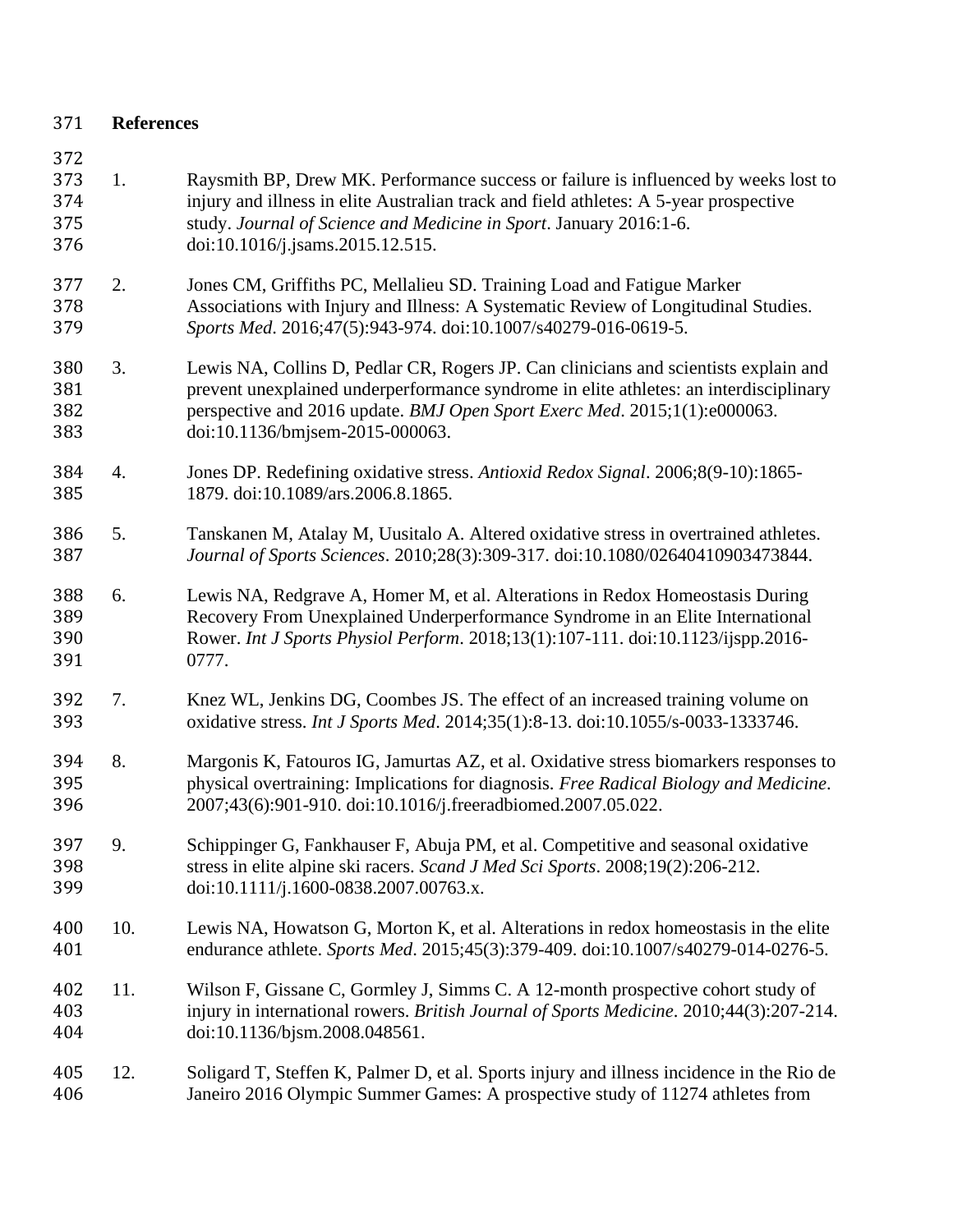| 407<br>408               |     | 207 countries. British Journal of Sports Medicine. 2017;51(17):1265-1271.<br>doi:10.1136/bjsports-2017-097956.                                                                                                                                                                                                   |
|--------------------------|-----|------------------------------------------------------------------------------------------------------------------------------------------------------------------------------------------------------------------------------------------------------------------------------------------------------------------|
| 409<br>410<br>411<br>412 | 13. | Svendsen IS, Taylor IM, Tønnessen E, Bahr R, Gleeson M. Training-related and<br>competition-related risk factors for respiratory tract and gastrointestinal infections in<br>elite cross-country skiers. British Journal of Sports Medicine. 2016;50(13):809-815.<br>doi:10.1136/bjsports-2015-095398.           |
| 413<br>414<br>415<br>416 | 14. | Drew M, Vlahovich N, Hughes D, et al. Prevalence of illness, poor mental health and<br>sleep quality and low energy availability prior to the 2016 Summer Olympic Games.<br>British Journal of Sports Medicine. 2017;52(1):47-53. doi:10.1136/bjsports-2017-<br>098208.                                          |
| 417<br>418<br>419<br>420 | 15. | Lewis NA, Newell J, Burden R, Howatson G, Pedlar CR. Critical Difference and<br>Biological Variation in Biomarkers of Oxidative Stress and Nutritional Status in<br>Athletes. Lewis NA, Newell J, Burden R, Howatson G, Pedlar CR, eds. PLoS ONE.<br>2016;11(3):e0149927. doi:10.1371/journal.pone.0149927.t002. |
| 421<br>422<br>423        | 16. | Catterson P, Moore B, et al. A case study of two premiership footballers with sickle<br>cell trait using novel tests of redox homeostasis. British Journal of Sports Medicine.<br>2014;48(7):577-577. doi:10.1136/bjsports-2014-093494.47.                                                                       |
| 424<br>425<br>426        | 17. | Lewis NA, Towey C, et al. Effects of exercise on alterations in redox homeostasis in<br>elite male and female endurance athletes using a clinical point-of-care test. Appl<br>Physiol Nutr Metab. 2016;41(10):1026-1032. doi:10.1139/apnm-2016-0208.                                                             |
| 427<br>428<br>429        | 18. | Kyparos A, Vrabas IS, et al. Increased oxidative stress blood markers in well-trained<br>rowers following two thousand-meter rowing ergometer race. J Strength Cond Res.<br>2009;23(5):1418-1426. doi:10.1519/JSC.0b013e3181a3cb97.                                                                              |
| 430<br>431               | 19. | Sterne J, therapy GSP, 2001. Sifting the evidence—what's wrong with significance<br>tests? Academicoupcom.                                                                                                                                                                                                       |
| 432<br>433<br>434<br>435 | 20. | Jammes Y, Steinberg JG, Delliaux S. Chronic fatigue syndrome: acute infection and<br>history of physical activity affect resting levels and response to exercise of plasma<br>oxidant/antioxidant status and heat shock proteins. J Intern Med. 2012;272(1):74-84.<br>doi:10.1111/j.1365-2796.2011.02488.x.      |
| 436<br>437<br>438        | 21. | Palazzetti S, Richard M-J, Favier A, Margaritis I. Overloaded training increases<br>exercise-induced oxidative stress and damage. Can J Appl Physiol. 2003;28(4):588-<br>604.                                                                                                                                    |
| 439<br>440<br>441        | 22. | Schwellnus M, Soligard T, Alonso JM, et al. How much is too much? (Part 2)<br>International Olympic Committee consensus statement on load in sport and risk of<br>illness. In: Vol 50. 1st ed.; 2016:1043-1052. doi:10.1136/bjsports-2016-096572.                                                                |
| 442<br>443               | 23. | Aicale R, Tarantino D, Maffulli N. Overuse injuries in sport: a comprehensive<br>overview. J Orthop Surg Res. 2018;13(1):553-11. doi:10.1186/s13018-018-1017-5.                                                                                                                                                  |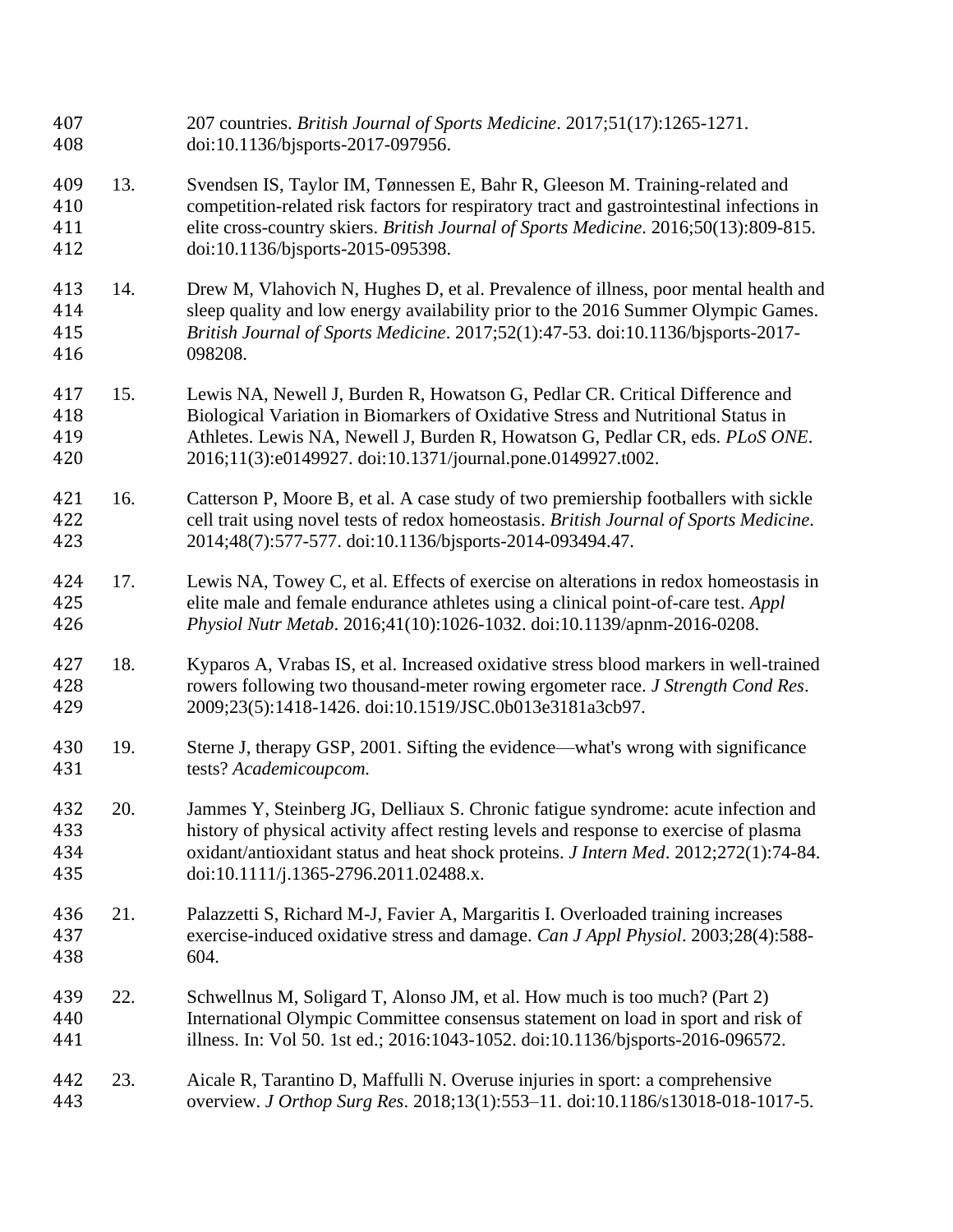444 24. Margaritelis NV, Cobley JN, Paschalis V, et al. Principles for integrating reactive species into in vivo biological processes: Examples from exercise physiology. Cel. species into in vivo biological processes: Examples from exercise physiology. *Cellular Signalling*. 2016;28(4):256-271. doi:10.1016/j.cellsig.2015.12.011.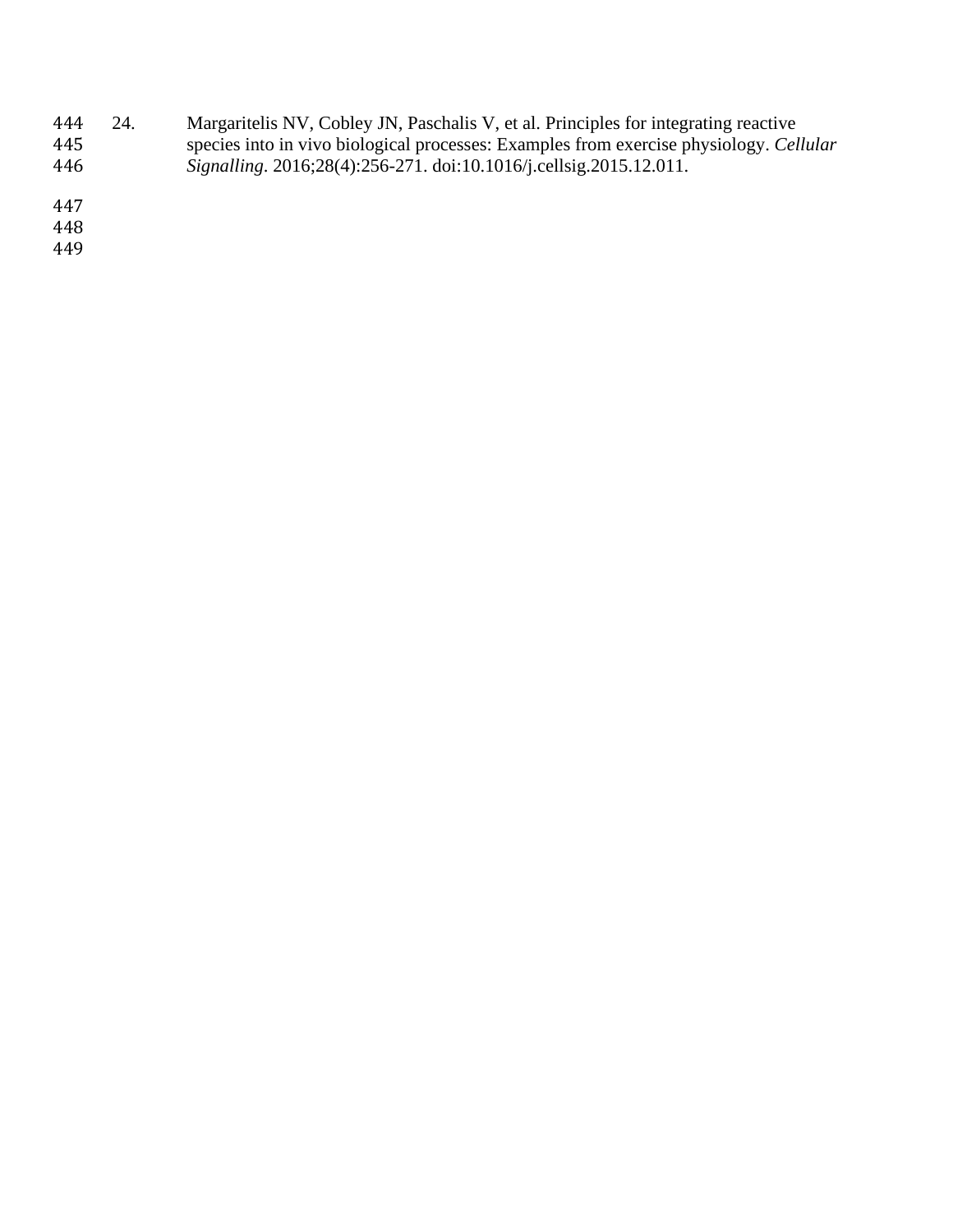

- 
- 
- 



- 
- 
- 
- 
- 
- 
- 
- 
- 
- 
- 
- 
- 
- 
- 
- 
- 
- 
-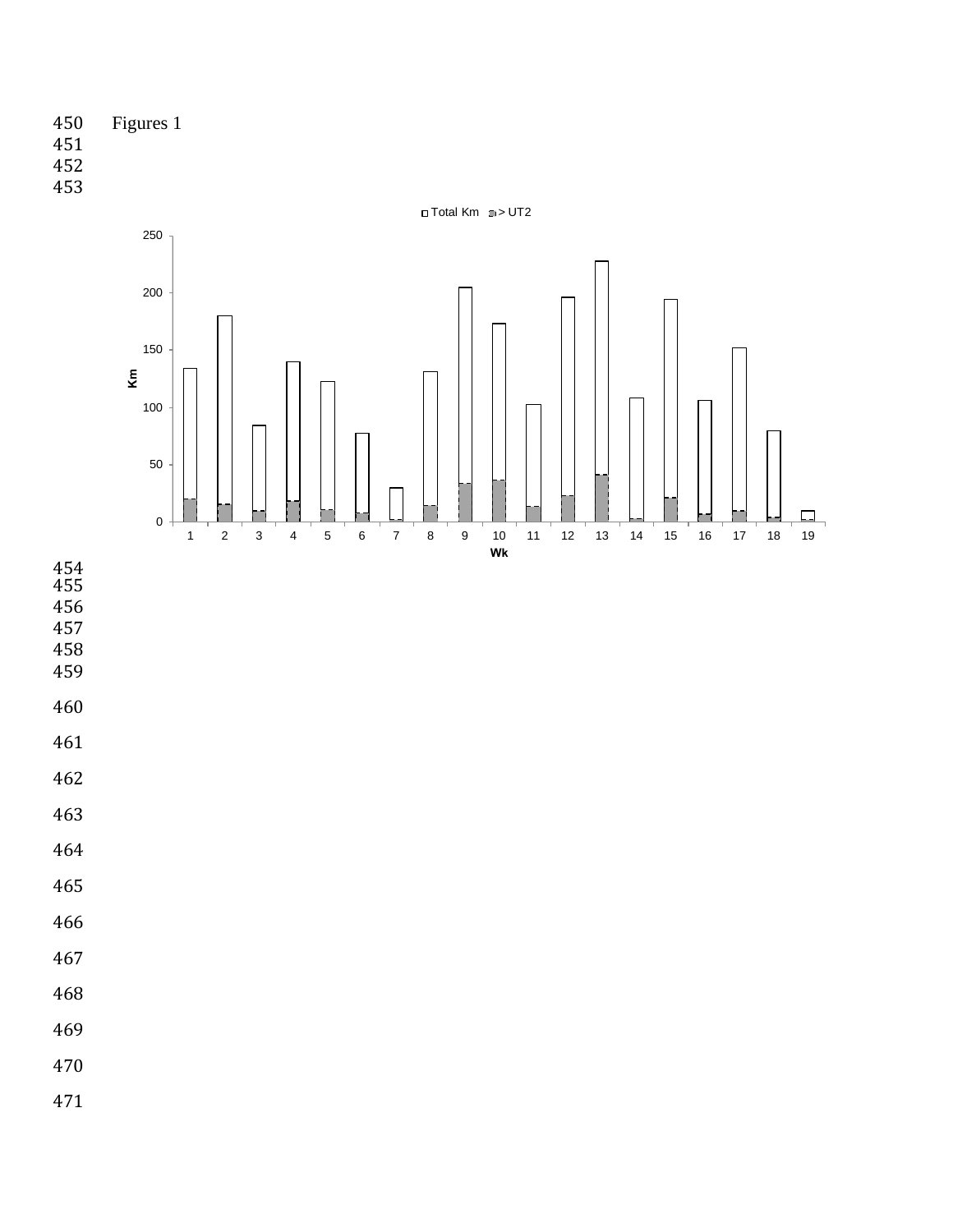| 472 | Figure 2 |  |
|-----|----------|--|
|     |          |  |